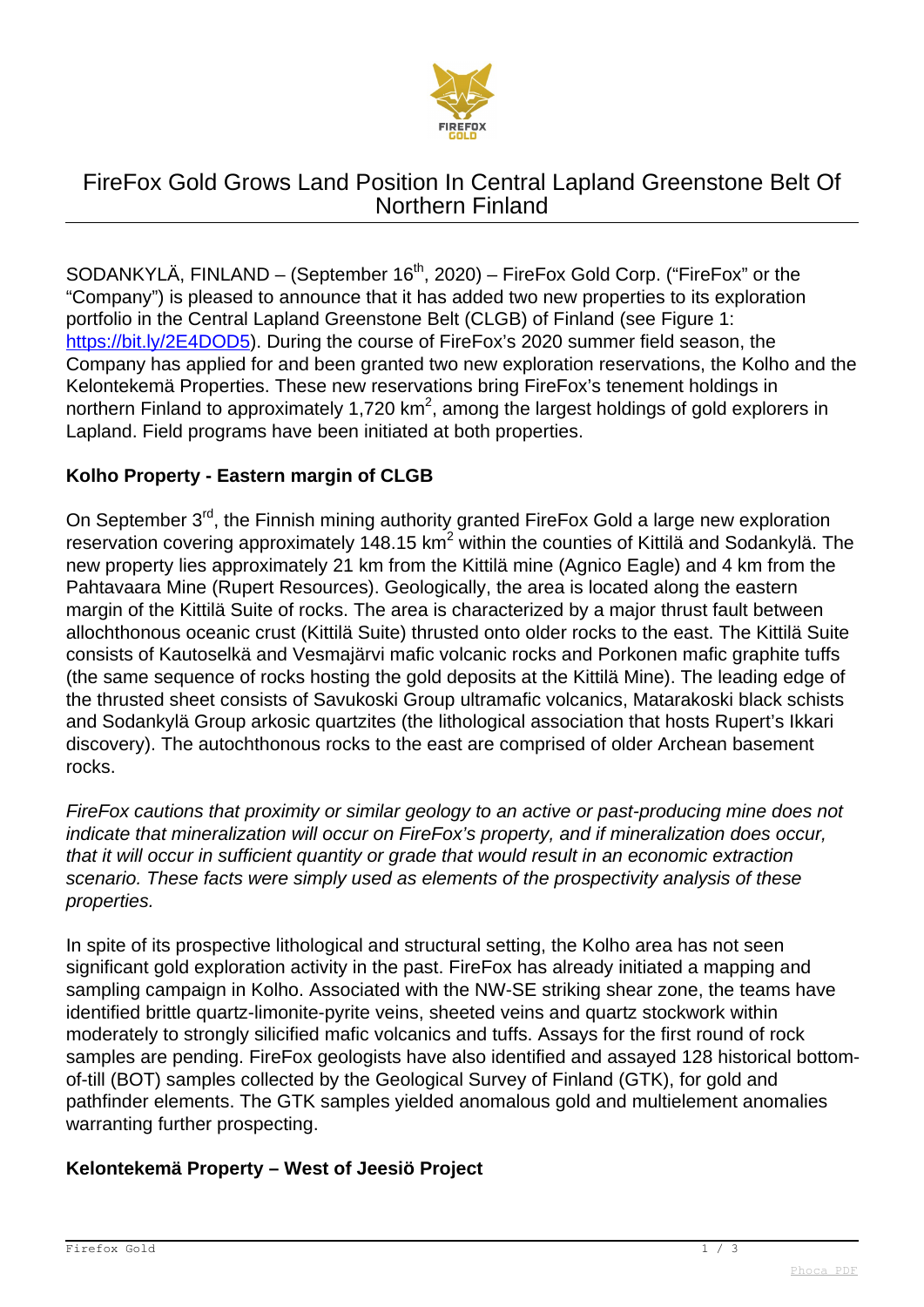

# FireFox Gold Grows Land Position In Central Lapland Greenstone Belt Of Northern Finland

On July 27<sup>th</sup>, the Finnish mining authority granted FireFox Gold another new exploration reservation encompassing approximately  $71.06$  km<sup>2</sup> in the counties of Kittilä and Sodankylä. The new property lies between the Company's Jeesiö (east) and Mustajärvi (west) Projects, just south of the Sirkka Shear Zone. Apart from a few gold anomalies in till samples, there is no evidence of significant historic gold exploration at Kelontekemä, but FireFox teams are conducting reconnaissance mapping and sampling in the area as part of the 2020 field season. This application was competitive with other groups, such as Rupert Resources, who hold ground to the east and north.

#### **Quality Assurance**

Patrick Highsmith, Certified Professional Geologist (AIPG CPG # 11702) and director of the Company, is a qualified person as defined by National Instrument 43-101. Mr. Highsmith has helped prepare, and approves, the technical information in this news release.

Dr. Petri Peltonen, Exploration Manager of FireFox Gold, is a qualified person as defined by National Instrument 43-101. Dr. Peltonen has supervised the collection and interpretation of the technical data generated in the Company's field program and has helped prepare, and approves, the technical information in this news release.

#### **About FireFox Gold Corp.**

FireFox Gold Corp is listed on the TSX Venture stock exchange under the ticker symbol FFOX. The Company is focused entirely on gold exploration in Finland where it is exploring its project portfolio that includes over 170,000 hectares of prospective ground.

Finland is one of the top mining investment jurisdictions in the world as indicated by its multiple top-10 rankings in recent Fraser Institute Surveys of Mining Companies. Having a strong mining law and long mining tradition, Finland remains underexplored for gold. Recent exploration results in the country have highlighted its prospectivity, and FireFox is proud to have a Finland based CEO and technical team.

For more information, please refer to the Company's website and profile on the SEDAR website at [www.sedar.com](http://www.sedar.com).

On behalf of the Board of Directors,

"Carl Löfberg" Chief Executive Officer

CONTACT: